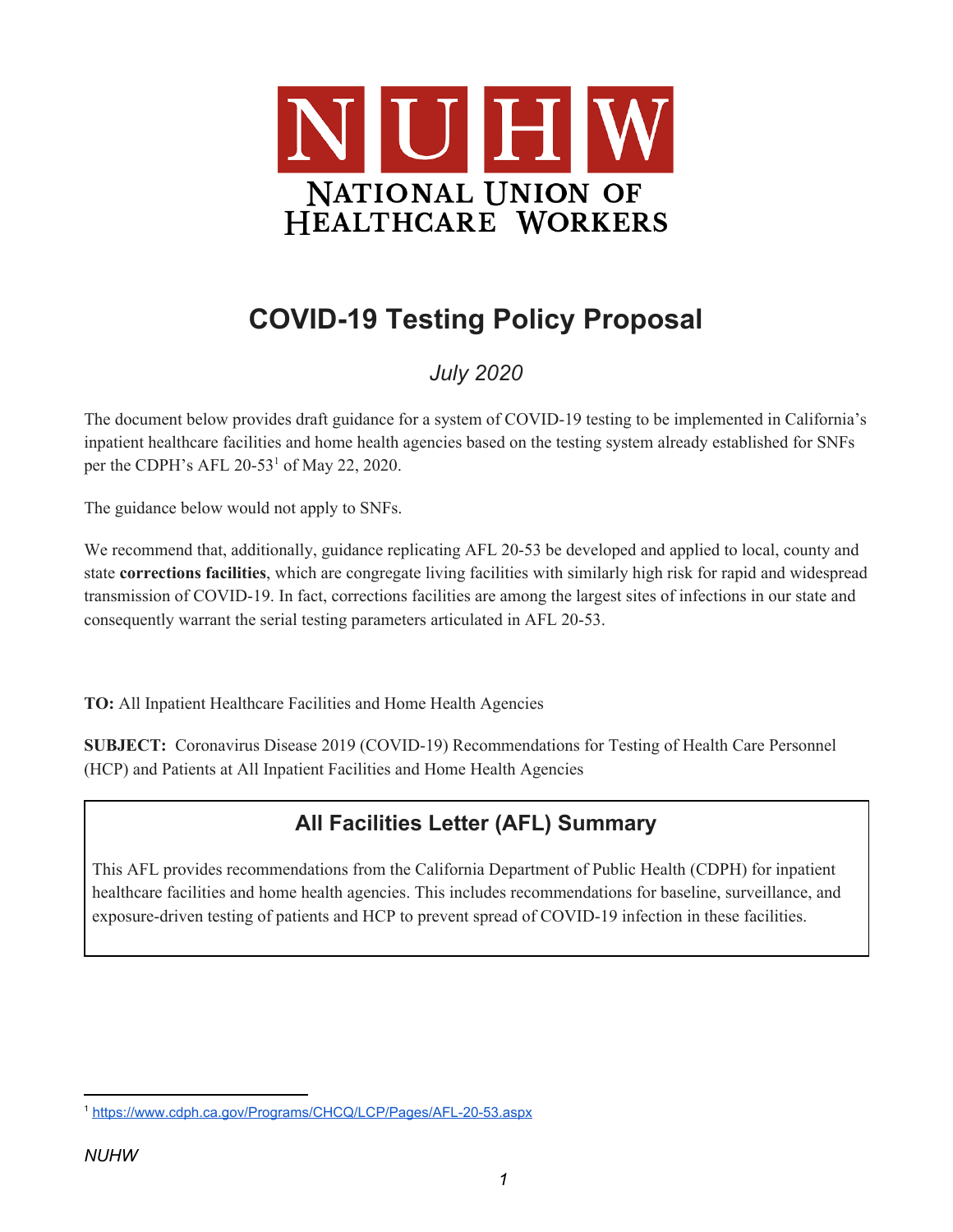#### **Definitions**

- **Facility:** Any facility listed on CDPH's list of 38 facility types<sup>2</sup> which provides inpatient services. Additionally, the term "Facility" refers to home health agencies.
- **Patient:** Any person seeking or receiving inpatient medical services at a Facility or any person receiving services from a home health agency.
- **Health Care Personnel:** Any individual employed by a Facility, contracted by a Facility, or employed by a Facility's subcontractor(s) who performs any duties on-site at a Facility, including but not limited to physician and nursing services; other professional, technical, ancillary, and paraprofessional services; environmental and dietary services; maintenance; and office and clerical services. This term excludes the employees of contractors whose work at a Facility is infrequent, incidental to the Facility's core healthcare functions, and involves neither patient contact nor significant contact with the Facility's employees.

## **General Testing Guidance**

From inadequate personal protective equipment (PPE) to the inability to socially distance while at work to airborne transmission<sup>3</sup> and asymptomatic and presymptomatic transmission,<sup>4</sup> there are multiple factors that put Patients and Health Care Personnel (HCP) at high risk for infection with SARS-CoV-2<sup>5</sup> and transmission of the virus to others in Facilities.

Establishing a plan for baseline, surveillance, and exposure-driven testing of Patients and HCP is necessary to protect HCP and Patients, including Patient populations most at risk for severe COVID-19 infection.

CDPH recommends that all Facilities implement a formal plan of fully articulated testing strategies to protect Patients and HCP from COVID-19 infection. This plan should be developed in conjunction with CDPH and the facility's applicable local health department(s) (LHD), and should include:

- Testing of newly admitted, re-admitted and newly treated Patients as well as Patients symptomatic for or with known exposure to COVID-19;
- Baseline, surveillance, and exposure-driven testing of HCP;
- An arrangement with laboratories to process tests. The test used should be able to detect SARS-CoV-2 virus (e.g., polymerase chain reaction (PCR)) with greater than 95 percent sensitivity and greater than 90 percent specificity, and results should be obtained within 48 hours of the test being administered. Antibody test results should not be used to diagnose someone with an active SARS-CoV-2 infection;

<sup>2</sup> <https://www.cdph.ca.gov/Programs/CHCQ/LCP/CalHealthFind/Pages/SearchResult.aspx>

<sup>3</sup><https://academic.oup.com/cid/article/doi/10.1093/cid/ciaa939/5867798>;<https://www.nature.com/articles/s41586-020-2271-3>; [https://www.tandfonline.com/doi/full/10.1080/15459624.2020.1784427;](https://www.tandfonline.com/doi/full/10.1080/15459624.2020.1784427)

<https://www.nature.com/articles/s41467-020-16670-2.pdf>; and <https://www.pnas.org/content/early/2020/06/10/2009637117> <sup>4</sup> <https://www.nejm.org/doi/full/10.1056/NEJMe2009758>; [https://www.pnas.org/content/early/2020/07/02/2008373117;](https://www.pnas.org/content/early/2020/07/02/2008373117)

<https://www.nature.com/articles/s41591-020-0869-5>[;https://www.nature.com/articles/s41586-020-2554-8;](https://www.nature.com/articles/s41586-020-2554-8) and <https://www.acpjournals.org/doi/10.7326/M20-3012>

<sup>5</sup> <https://www.massgeneral.org/news/coronavirus/study-reveals-risk-of-covid-19-infection-among-health-care-workers>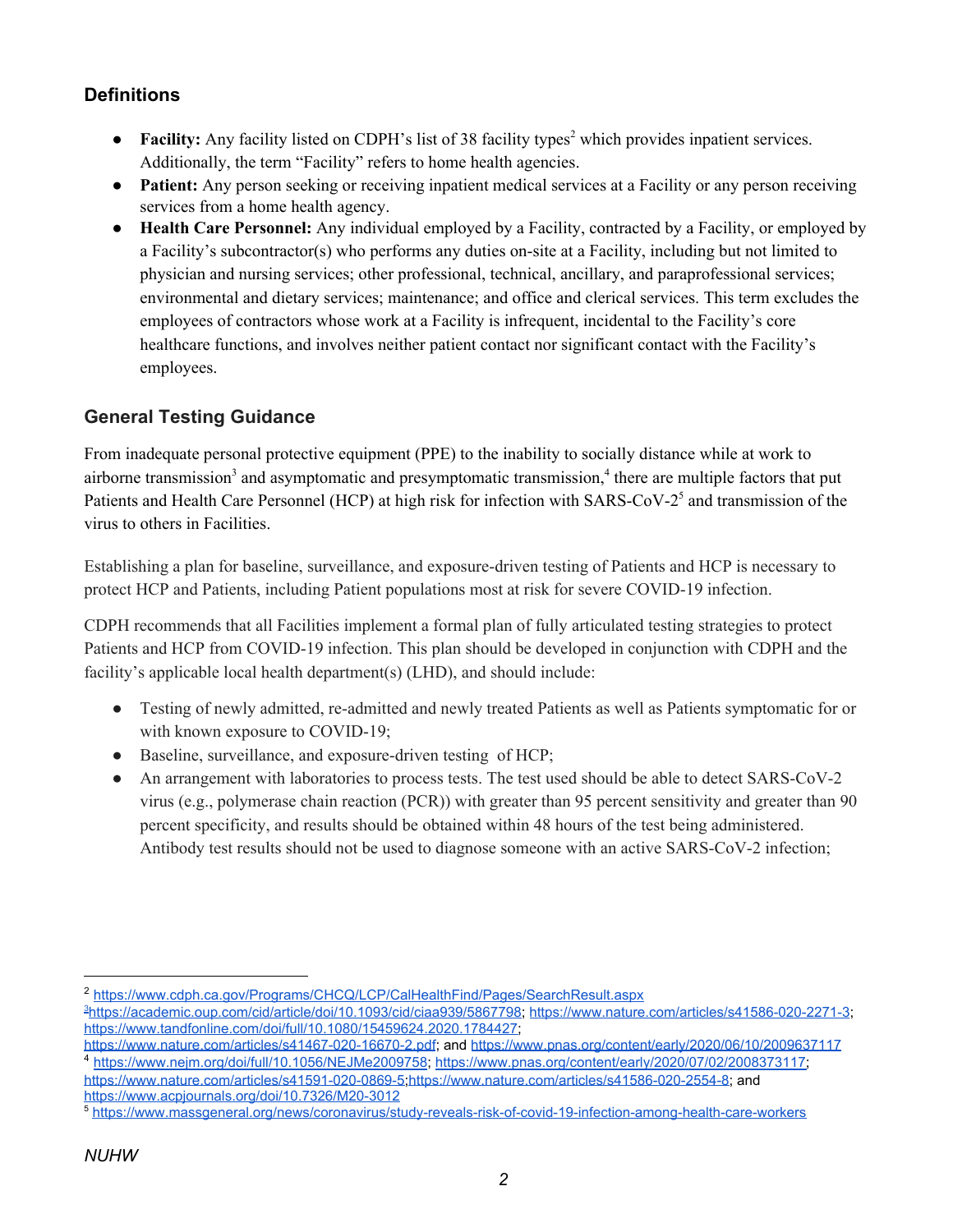- A procedure for addressing Patients and HCP who decline or are unable to be tested (e.g., a symptomatic Patient refusing testing in a Facility with positive COVID-19 cases should be treated as positive);
- And, plans for use and follow-up of test results, including:
	- How results will be explained to the Patient or HCP;
	- How to communicate information about any positive cases of Patients or HCP in the Facility to family members or responsible parties;
	- How results (positive or negative) will be tracked for Patients and HCP at the Facility, and methods for communication of Facility results with the local health department;
	- How results will be used to guide implementation of infection control measures, Patient placement, and HCP and Patient cohorting;
	- How results will be communicated to ensure appropriate management when Patients are transferred to other settings;
	- Plans for serial retesting of HCP who test negative and are still within 14 days of their last exposure to a positive Patient or a positive fellow HCP in the Facility;
	- And, plans to address potential staffing shortages if positive HCP are excluded from work.

Facilities must understand that testing does not replace or preclude other infection prevention and control interventions, including monitoring all HCP and Patients for signs and symptoms of COVID-19, universal masking by HCP and Patients for source control, use of recommended PPE, and environmental cleaning and disinfection. When testing is performed, a negative test only indicates an individual did not have detectable infection at the time of testing; individuals might have SARS-CoV-2 infection that is still in the incubation period or could have ongoing or future exposures that lead to infection.

#### **Testing of Patients**

Facilities shall test every newly admitted, re-admitted, and newly treated Patient for COVID-19 infection. Testing shall also be performed when Patients exhibit symptoms of COVID-19 or have a known exposure to COVID-19.

#### **Testing of Health Care Personnel**

Baseline, surveillance, and exposure-driven testing are critical steps to avoid outbreaks and protect vulnerable populations.

#### **Baseline Testing of Health Care Personnel**

All Facilities shall conduct baseline testing of all HCP.

#### **Surveillance Testing of Health Care Personnel**

Following baseline testing, Facilities shall implement a surveillance testing protocol in which 25 percent of all HCP are tested every 7 days including HCP from multiple shifts and Facility locations. The testing plan should ensure that 100 percent of Facility HCP are tested each month. **NOTE:** While this guidance is in effect, CDPH or local health departments may increase the frequency of recommended HCP testing based on community spread data indicating the increased prevalence of the virus in the community.

#### **Testing of Symptomatic Health Care Personnel**

Facilities shall provide employer-provided testing of all HCP who report COVID-19 symptoms.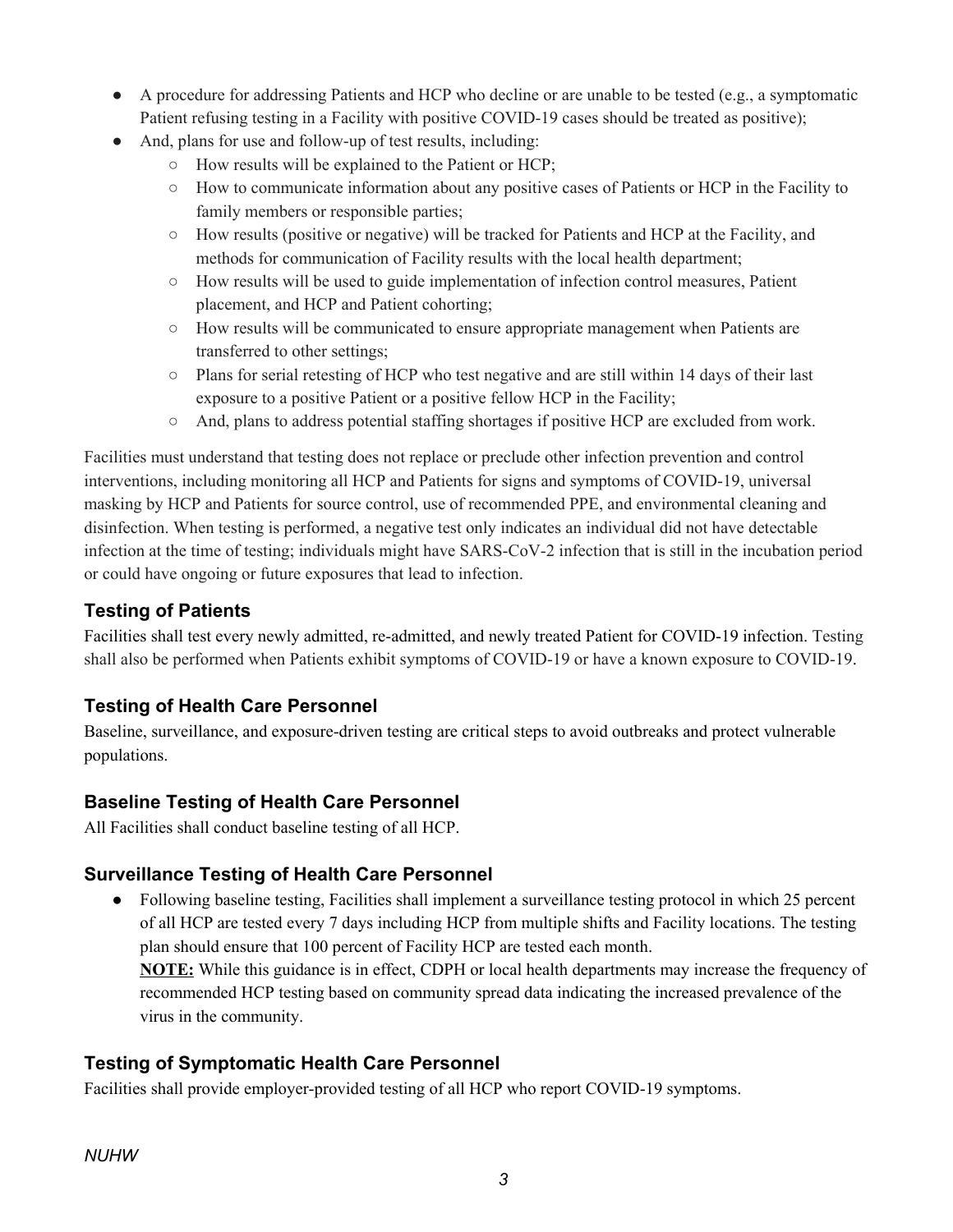## **Testing of Exposed Health Care Personnel**

An exposure is defined as contact with an individual with suspected or confirmed COVID-19 while not wearing appropriate PPE (N95 respirator or higher, gown, gloves, and eye protection or a PAPR for an aerosol-generating procedure).

Facilities shall provide testing of any HCP when:

- Either the Facility or HCP identifies that they have had an exposure either in the Facility or in the community.
- The HCP had an exposure to a Patient who was not appropriately identified as a Person Under Investigation (PUI) and whose test results subsequently indicate that the Patient likely was infected with COVID-19 during the HCP's exposure to the Patient.
- The HCP has had an exposure to a coworker who reports symptoms of COVID-19 or has had a positive test.
- The HCP has had an exposure to a coworker who has had an exposure to COVID-19.

#### **Test Result Protocols**

In general, HCP with COVID-19 should be excluded from work. If staffing shortages result, Facilities may allow asymptomatic HCP with suspected or confirmed COVID-19 (who are well enough to work) to provide direct care only for Patients with confirmed COVID-19, however only in a cohort setting and only while maintaining separation from other HCP as much as possible (for example, using a separate break room and restroom) and wearing a facemask for source control at all times while in the Facility. 6

HCP who test positive and are symptomatic should be excluded from work.

#### **PPE Requirements for Healthcare Personnel**

All Facilities must provide PPE for airborne precautions, in addition to PPE for contact and droplet precautions, to all HCP who care for Patients with suspected or confirmed COVID-19 infections.<sup>7</sup> Such PPE shall include, at a minimum, the following:

- NIOSH-certified N95 respirator or other respirator with equivalent or higher protection, gown, eye protection — goggles or face shield which covers the crown, front and sides of the face — and gloves.
- Powered air-purifying respirators (PAPRs) with high-efficiency particulate air filters for employees who perform aerosol-generating procedures.

Until the test result for each newly admitted/treated Patient is available, Facilities shall treat such Patients as "Persons Under Investigation" (PUIs) and shall provide HCP who interact with these Patients with the same PPE

<sup>6</sup> NUHW recommends adoption of a stronger standard of requiring Facilities to provide all HCP who test positive for COVID-19 (including asymptomatic HCP) with 14-day paid home isolation due to the significant asymptomatic transmission of COVID-19 that puts both HCP and Patients at risk of infection by asymptomatic HCP.

<sup>7</sup> Wherever supply allows, PPE designed for disposal after a single-use should be disposed of after each patient encounter according to the pre-pandemic infection control standard. Wherever supply limitations necessitate reuse or extended use of single-use PPE, NUHW expects and insists that a single-use standard be enforced once again as soon as the temporary supply shortage is resolved.